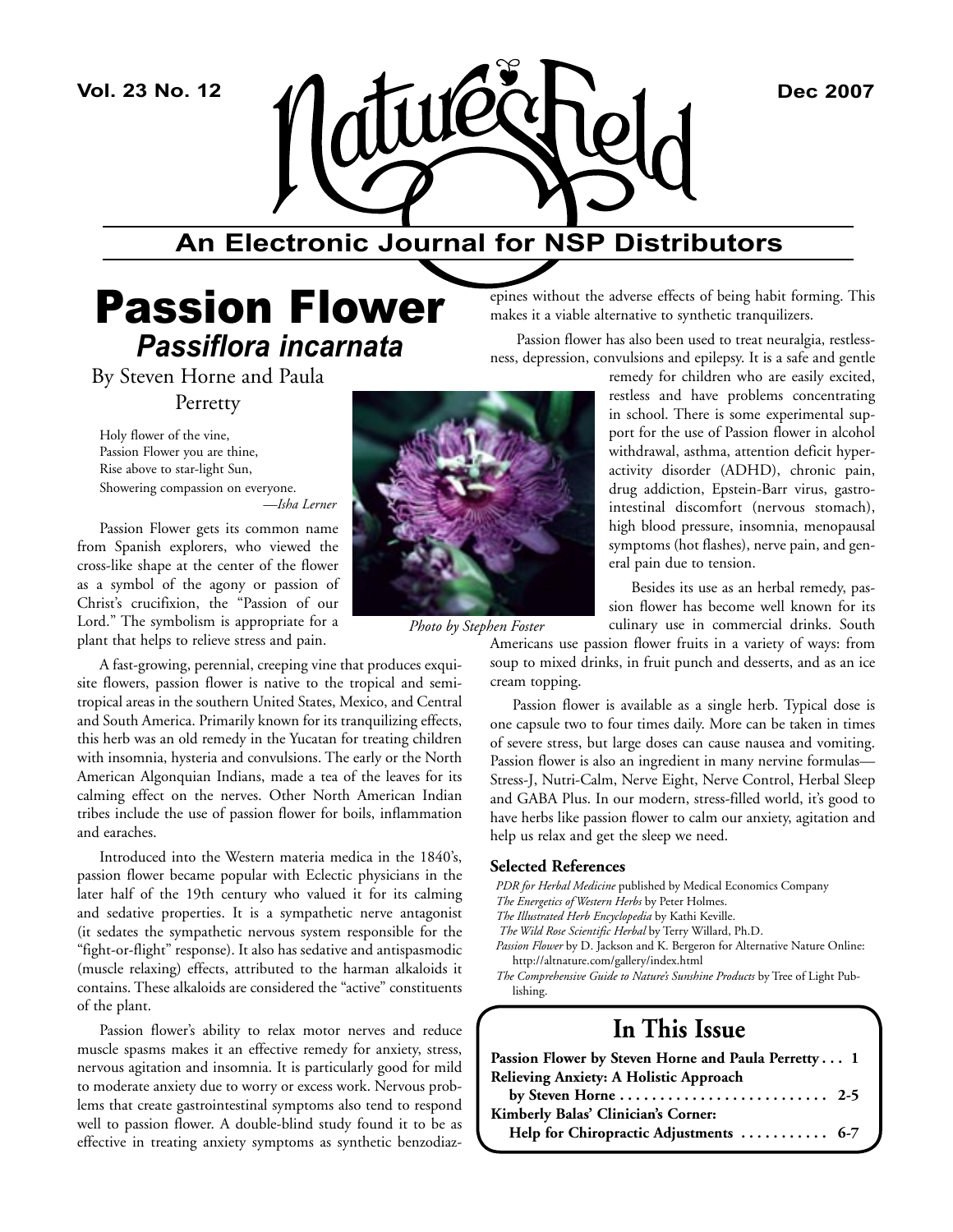# Relieving Anxiety

## A Holistic Approach

**by Steven H. Horne, RH (AHG)**

A couple of months back I wrote about how staying relaxed can help you have more energy. I mentioned that my father was able to work long hours because he knew how to stay relaxed. Well, in contrast to my father, who tended to be a relaxed person, my mother was a very anxious, nervous person. My mother simply did not know how to relax and was nearly always suffering from some form of anxiety. Because of this, I'm very familiar with the problems associated with anxiety. I've not only worked with many people who suffered from it, one of them being my mother, I've had a few bouts of anxiety myself.

Anxiety is sort of a loose concept, difficult to define precisely, but I'm pretty sure that nearly everyone has felt it at some time or another. It's that feeling of nervousness and worry you get when you're about to do something that's a little scary or when you're uncertain about what the future holds. It is sort of a mixture of worry, fear, nervousness and tension. You feel "on edge" and "unsettled." Anxiety can also be tied in with depression (withdrawing from life) and panic attacks (paralyzing fear).

I'm not striving here for an objective, medical definition. Emotions are a subjective experience, we can feel them more than we can define them, but there are some outward signs that a person suffers from anxiety. My mother's anxiety was so severe that she often wrung her hands or shook them. Even when anxiety isn't that severe, you can still see the person is "shaky" and unsteady. They tend to talk too fast and have an agitated look about them.

Occasionally, having anxiety is normal. There's nothing wrong with you if you feel anxious about something once in a while. However, when anxiety becomes a person's normal state (like it was my mother's), then something needs to be done to help the person to relieve their anxiety and restore their natural state of balance.

When approaching a problem like anxiety, modern psychiatry tends to view it as a chemical imbalance, to be treated with drugs. Maybe in severe cases this might be helpful in the short run, but I don't think it's a long-term solution. Some people view anxiety as a psychological problem (a problem



with the person's thoughts) and therefore something to be dealt with through counseling or psychoanalysis.

I take a middle-of-the-road approach to the problem. Yes, I do think there is a chemical imbalance, but one that is more appropriately dealt with through nutrition than drugs. I also think there is a mental component, which appropriate counseling can help. There is also an emotional component, however, which can be dealt with using flower essences, essential oils or other tools which directly address the emotional state. I've usually been quite successful in helping people with anxiety using a combination of tools. So, I'm going to share my understanding of the problem and my approach to it.

#### **Anxiety and the Adrenal Glands**

In my experience, anxiety is intimately linked to the adrenal glands because they are the glands that help the body adapt to stress. When something startles or scares us, the adrenals kick into gear to prepare our body to deal with the crisis. We call this the "fight-or-flight" response. Blood pressure rises, heart rate increases, breathing becomes more shallow and rapid and muscles tense and ready for action. These changes in our body are associated with feeling anxious. We are fidgety and have a hard time sitting still because we are primed for action.

I experience this feeling of anxiousness whenever I'm getting ready to go on stage for a major presentation. In fact, anybody who speaks, sings, acts or otherwise performs in front of groups of people is familiar with the anxious feeling one gets just prior to speaking or performing. However, once I go on stage, this feeling stops because the anxious energy I was feeling is transformed into the activity of giving my talk. In fact, I've noticed that a heightened level of anxiety before a talk will often result in me doing a better job. This is because the adrenal energy has primed me for activity and that extra energy gets channeled into how I perform.

A similar thing happens to people who like to participate in sports, particularly extreme sports. I remember feeling a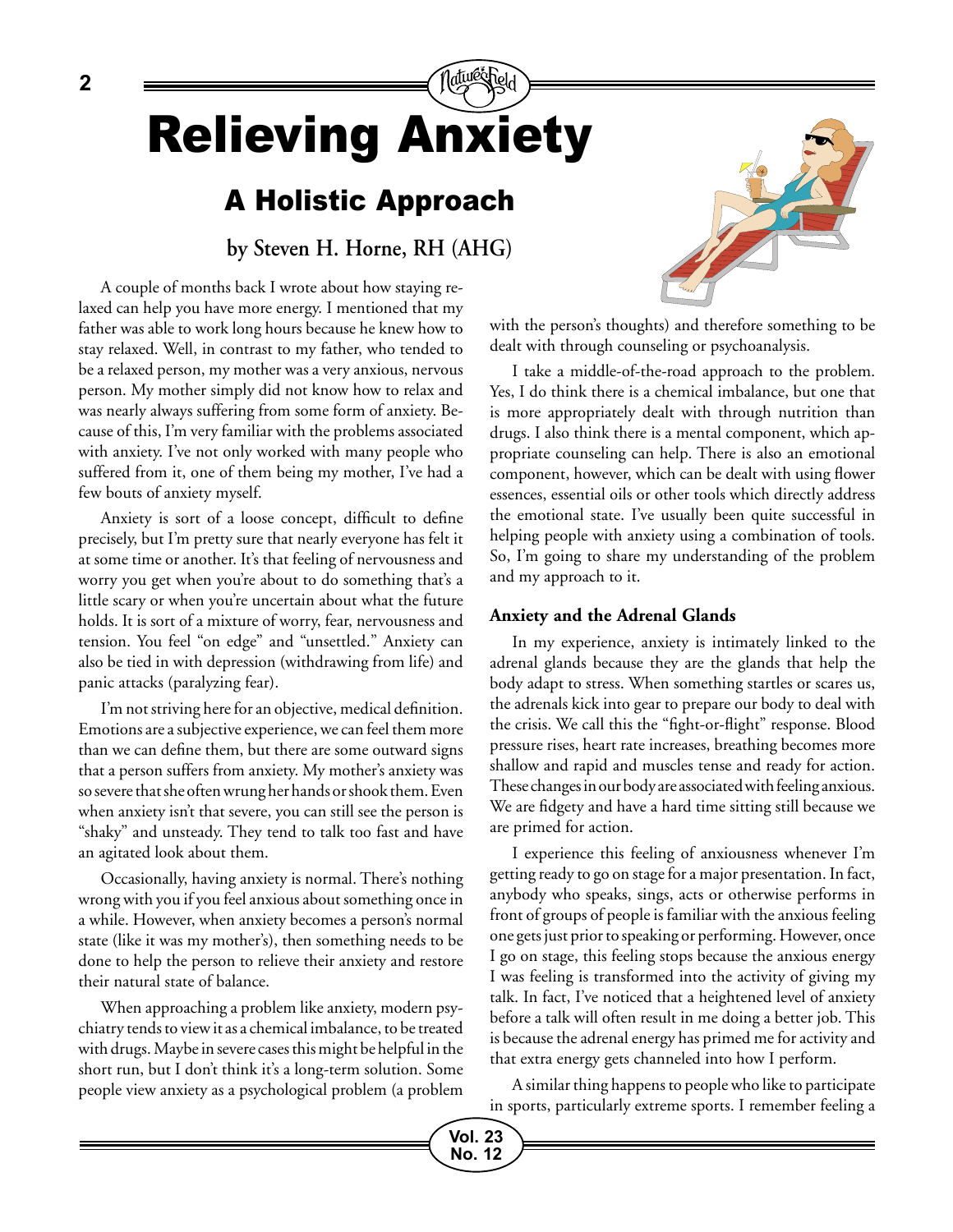

lot of anxiety when I went rappelling with my men's group. As you stand on the edge of a cliff, ready to step off the edge, trusting the ropes to hold you, you definitely feel the fear!

As you prepare for an activity like hang gliding, surfing, skiing, rock climbing, etc, there is a feeling of anxiety similar to the one experienced by speakers and performers. However, once the activity is engaged in, the adrenaline rush replaces the anxiety. Again, the anxiety has primed the body for action and I'm certain that athletes also know how to use that anxiety to their advantage.

This knowledge leads me to two conclusions. First, that anxiety is physically linked to the release of adrenal hormones. So, when a person is experiencing chronic anxiety there is an imbalance in adrenal gland function and the balance of stress hormones in the body. Over and over again, I see adrenal problems as a common denominator in anxiety, panic attacks, post-traumatic stress disorder and other related conditions. One always needs to balance the adrenal function with supplements to help these people feel better. Sometimes the nerves also need some nutrition, but not always. Usually, balancing the adrenals is sufficient.



#### **Anxiety and the Fear of Taking Action**

However, the adrenal issue is only part of the equation. The other part, my second conclusion, is that the person suffering from anxiety is feeling a fear or nervousness that is priming the body for action, but they are unable to release that anxiety into activity.

> **Vol. 23 No. 12**

Remember, both the performer and the athlete feel anxiety, but when that anxiety is transformed into performance, the anxious feeling not only dissipates, it actually becomes useful. I believe that people with chronic anxiety, like my mother, are experiencing a rush of adrenal hormones without being able to channel that energy into constructive action.

So, my approach to anxiety is a two-fold process. Half of the "cure" is to make sure that the adrenal glands (and sometimes the nerves) are functioning properly. The other half is to find out what "action" the person is inhibiting that is causing the buildup of trapped energy in their body. Then, I have to help them release the inhibition and express that energy in a constructive manner.

Let's look at each of these steps in greater detail.

#### **Balancing Adrenal Function**

Adrenal problems are one of the most common issues that come up with my clients. Most people in our society are under a great deal of stress and don't know how to deal with it. However, part of the reason they don't know how to deal with it is because their adrenal glands aren't functioning properly.

I have observed that people with healthy adrenal glands are usually able to deal with stressful events in a calm and deliberate manner. However, most people in our society don't have healthy adrenal glands. Sugar, caffeine and other stimulants all stress the adrenal glands. Chronic inflammation also stresses adrenal function. Poor nutrition, especially a lack of water-soluble vitamins (particularly C and pantothenic acid), deficiencies of minerals like zinc and amino acids like l-tyrosine, and the lack of healthy fats (including low cholesterol), will also result in poorly functioning adrenal glands.

The two supplements I rely on the most for balancing adrenals are Adrenal Support and Nervous Fatigue Formula. People with chronic anxiety and nervousness, and especially people suffering from post-traumatic stress disorder, almost

#### **About Nature's Field**

Nature's Field started out as a printed publication, available by subscription only. Providing reliable information on natural healing for over twenty years, Nature's Field is now a free E-zine produced by Tree of Light Publishing.

#### **Production Staff**

President and Managing Editor: Steven H. Horne V.P. of Sales and Finance: Darla Steiner Assistant Editor/Writer: Paula Perretty Associate Editors: Carolyn Hughes, Hugh Hughes, Sharon Grimes Researcher and Technical Editor: Kimberly Balas Computers and Design: David Horne

#### **Important Notice**

The information in *Nature's Field* is for educational purposes only and should not be used to diagnose and treat diseases. If you have a serious health problem, consult a qualified health practitioner.

#### **Copyright 2007 Tree of Light Publishing**

Articles in this journal may not be republished in any form without written permission from the publisher. Subscribers are free to forward copies of this journal to anyone.

**We welcome your questions and comments. You can reach us at: nf@treelite.com. Visit our website at www.treelite.com or call for a free catalog: 800-416-2887.**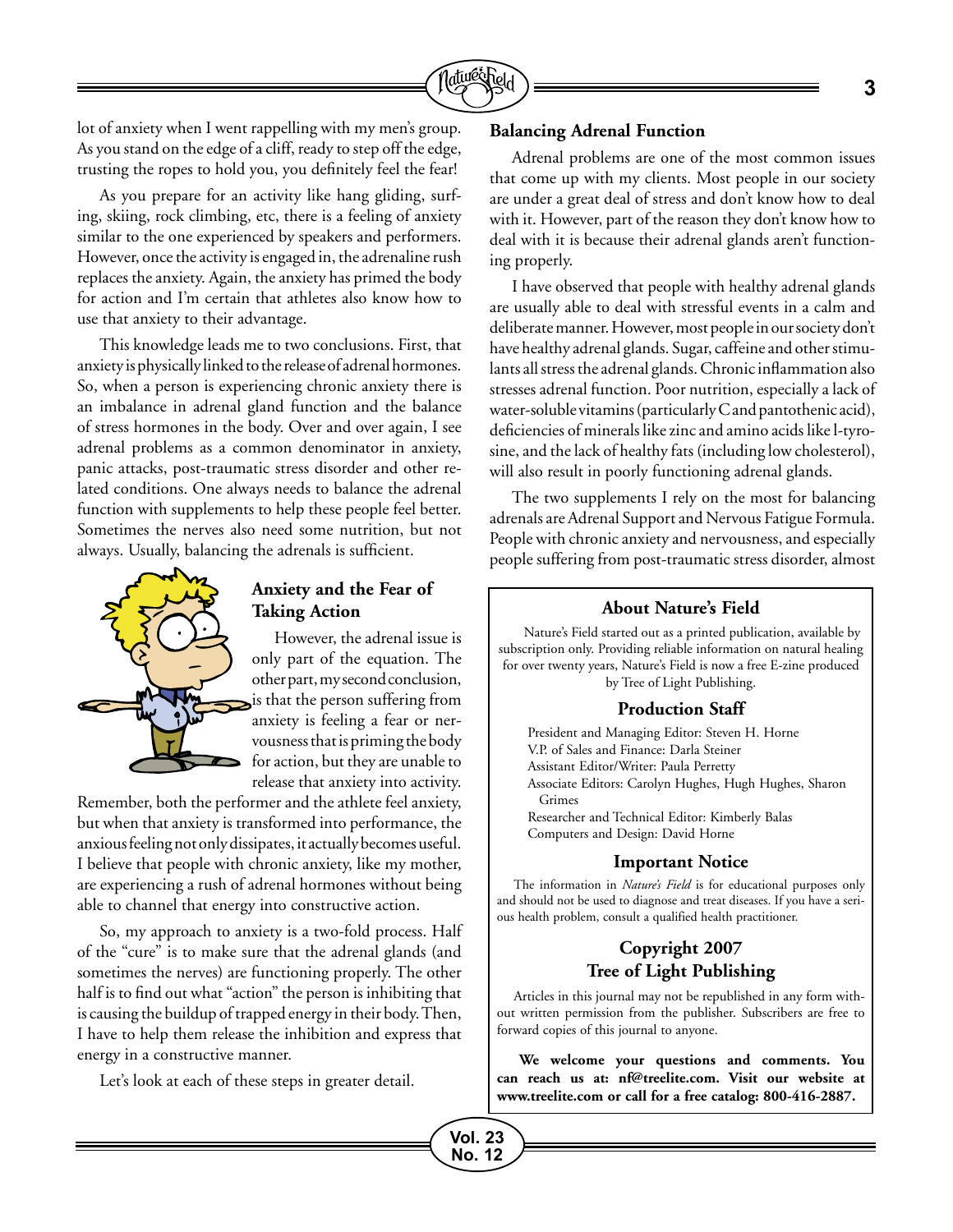

always need Adrenal Support. Sometimes, they need an even stronger adrenal glandular.

People who are mildly anxious, emotionally sensitive, tired and suffering from restless sleep usually benefit from Nervous Fatigue Formula. People who have been on Adrenal Support for a couple of months will often wind up switching to Nervous Fatigue Formula as their adrenals get stronger.

Besides these two stand-bys, I have also used licorice root, pantothenic acid, vitamin C and Nutri-Calm to nourish depleted adrenal glands. Licorice is especially useful for children with anxiety. Pantothenic acid will often "jump start" exhausted adrenals. Nutri-Calm works both on the nerves and the adrenals and is helpful for people who are restless and constantly "on the go."

Sometimes people just need the adrenals balanced a little—calmed down a bit. For this, I usually use adaptogens. I often find that Eleuthero Root is sufficient, but I've also used Suma Combination and occasionally AdaptaMax to calm adrenal function.

#### **Blood Sugar and Anxiety**

Closely related to the issue of adrenal function is hypoglycemia. With all the focus in recent years about metabolic syndrome X and the glycemic index, we sometimes forget that hypoglycemia (low blood sugar) is the precursor to type II diabetes. Eating lots of refined sugar and other simple carbohydrates results in a sugar "high" followed by a sugar "low." Sometimes, when the sugar is low, the adrenals kick in gear to bring the sugar back to normal levels. This will generate anxiety.

So, another important factor in stabilizing the person's mood is to get them on a good diet with complex carbohydrates. This really helped my mother and it has helped many other people I've known who suffer from anxiety and emotional problems.

#### **Nervines and Anxiety**

I mentioned that sometimes a good nervine formula is needed. For people who are really "uptight," I suggest lobelia or kava kava because they are both strong muscle relaxants. If it's just nervousness, then Stress-J is a good choice. If the person is really "shaky," then magnesium may be helpful. If depression is a factor, then consider Mood Elevator.

These supplements can make big differences rather quickly. For example, shortly before she passed away, my mother slipped on the stairs and chipped her kneecap. When my mom was discharged from the hospital, I went to stay with her for a couple of weeks to help her. I knew that her anxiety was going to really "get to me" if I didn't do something about it, so I gave her lots of licorice root and kava kava. (I didn't have Adrenal Support at the time.)

Two of my cousins who lived nearby and helped watch after my mom, would come by for a visit periodically. They took me aside and asked me what I was doing that made my mother so *calm*. When I told them, they said, "Please keep doing it, we've never seen your mom this calm." (By the way, both of these cousins buy herbs from me from time to time now.)

While we're on the subject, I might also mention that I've seen nervines like kava kava and lobelia really help with panic attacks. Once, I encountered someone who was in such a state of anxiety that they were experiencing tetany—their muscles were frozen and they couldn't open their hands. I walked them through the situation by giving them doses of liquid kava and lobelia every few minutes while coaching them to breathe slowly and deeply. I was able to successfully help them out of the attack in about 10 minutes.

Many years ago, I also had an employee suffer a panic attack at work. By coaching them to breathe slowly and deeply and giving them doses of liquid lobelia every couple of minutes, I was able to get them back to normal, again in about 10 minutes. Later, by giving them flower essences and Nervous Fatigue Formula for their adrenals, I was able to help them greatly reduce their overall anxiety.

What I learned about anxiety from working with my mom and others has also been helpful for me from time to time. I've gone through some periods of great stress in my life, which created a lot of anxiety. By nourishing my adrenals and using relaxing nervines, I have been able to get through these incidents and restore emotional balance to my life. Of course, working on the second component of anxiety management has also helped. So here are some tips for resolving this second aspect of anxiety.

#### **The Mental and Emotional Component**

The adrenal glands are associated with the solar plexus, the body's center of gravity. In other words, they help a person stay "centered." A person who is "centered" is in touch with the inside of their being and is able to "choose" how to respond to external pressures and stress. In other words, they are able to choose whether to fight a problem, flee from it, ignore it or otherwise resolve it. In short, they are able to choose an appropriate *action* (not reaction) to the problems of life.

**4**

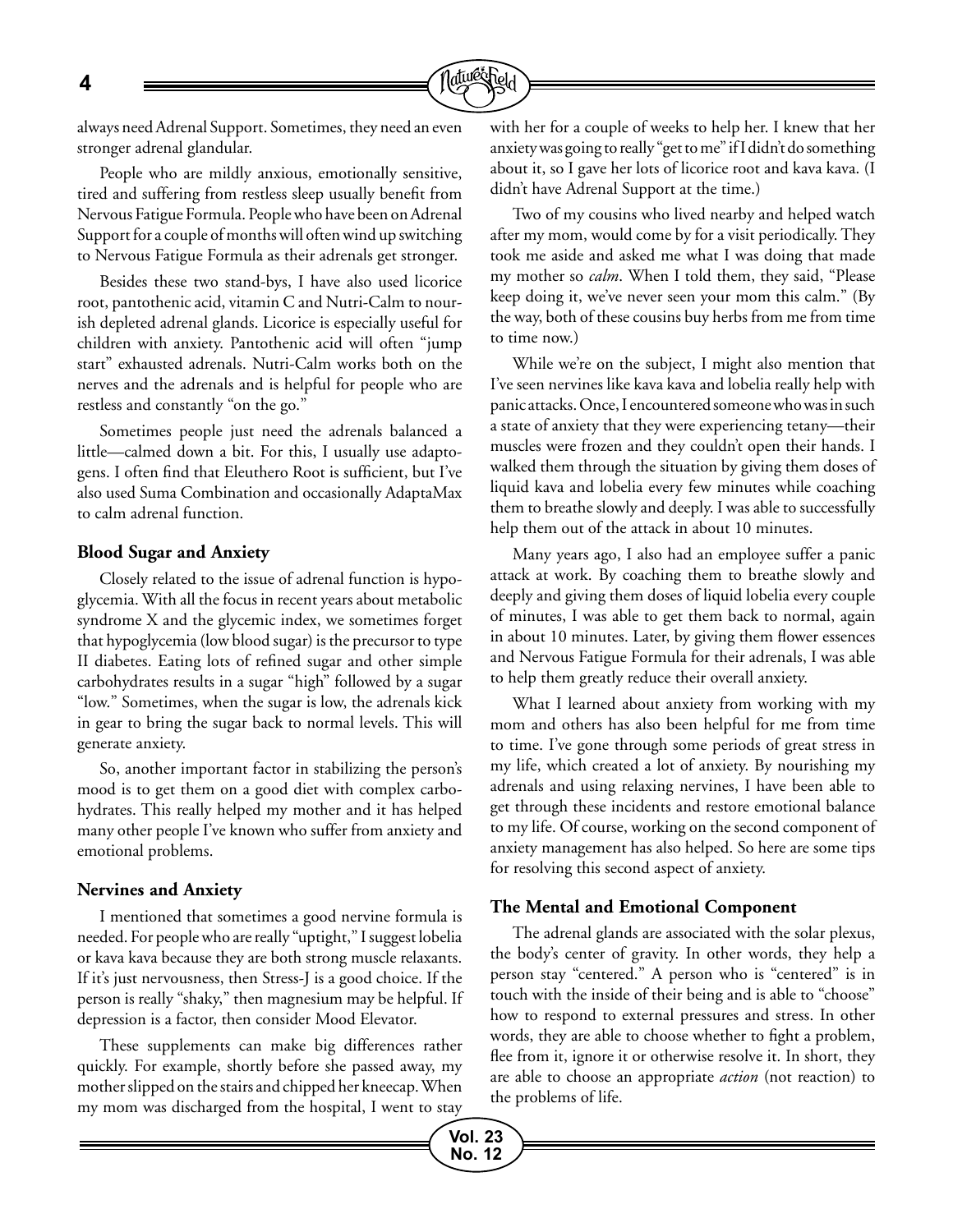

The so-called "fight-or-flight" response is actually much more complicated than just fighting or fleeing. It's just a metaphor, based on the idea of being attacked by a wild animal. Whether one fights or flees from an attacking wild animal, one is *physically* taking some kind of self-protective action. The key isn't in actually fighting or running away, it's in being able to choose an action and take it.

I believe that one of the reasons so many people suffer

from anxiety in our society is because we encounter so many stresses where a physical action cannot be taken to relieve the stress. One example is being stuck in a traffic jam when one is late for an important appointment. Physical action is just not possible. One can't fight the other cars or flee the traffic jam.

Another example would be going to court. I don't know if you have ever had to be in court for any reason, but if you have, you probably understand what a stressful experience it is and what anxiety it causes. Again, physical action is not an appropriate response in a court. So, it is difficult to discharge the energy created by the stress response into a constructive physical action. Thus, a high state of anxiety is created that stays with you.

My mom used to shake her arms in a certain way and rub her face. As an adult, I noticed that I wanted to perform a similar action during a period of anxiety. For a moment, I thought, "Oh, no, I'm acting like my mother," but then I decided to

tune into my body and figure out what it was my body really wanted to do.

I discovered that I was really angry and what I really wanted was to hit something. This response was inhibited in me, so I was shaking, stuck between action and inhibition. Thus, like the deer in the headlights, my ability to make a choice of physical action was frozen, thus creating chronic anxiety. My arms were shaking because the kinetic energy wanted to go someplace, but was being inhibited.

When I let go of the urge to hit something by beating the living daylights out of a pillow, it allowed me to complete the movement my arms wanted to make. This immediately relieved my anxiety. So, I believe that an important part of relieving anxiety is finding ways to channel the adrenaline rush behind it into some kind of physical activity.

#### **Healthy Ways to Release Anxiety**

At one time, people had more physical outlets for their stress. Native people would drum and dance. They were allowed to "whoop and holler"—to create loud vocalization to expel energy. Certain kinds of work also allowed for this same discharge of anxiety. Chopping wood, for instance, makes the same movements that striking out at someone does, so it creates a "fight" kind of discharge. If you've never

> tried it, chopping wood is a great way to release both anger and anxiety.

The fact is, most of us just aren't physically active enough. The stress we feel has no place to go. So, if you suffer from anxiety, get up and move. Running or even walking will help. If you're stuck in a traffic jam, make sure the windows are rolled up and scream. It doesn't hurt to release the tension as long as you aren't releasing it by attacking or hurting yourself or others. Just remember that making some kind of a choice that involves physical action helps transform the nervous energy of anxiety into the action. Not being able to make a choice of action will cause anxiety to mount.

Coming back to my mother, I'm sure that one of the reasons she was such an anxious person was because she was so afraid of making mistakes. My mother believed that "one mistake can ruin your whole life." (That's a direct quote.) No wonder she was anxious. It's tough to act when you have to worry so much about

whether your action is right or wrong.

In retrospect, I think much of the anxiety in my life came because I was torn between two courses of action, both of which seemed "wrong" to me. I did learn a little secret that helped me get past this and that is that life is never a choice between just two options. "Fight" or "flee" are not the only options.

What I learned to do was pray for help in finding the "third" path—the path that would bring me inner peace. When I find the course of action that makes me feel at peace, I know I've found the right path. Following that path takes me out of anxiety mode and channels my energy into something that feels right. It's a simple thing, but it works.

For more information on dealing with anxiety, check out our new Herbal Hour video—*Unwind: Natural Remedies for Anxiety and Tension*. (See ad page 7).



*When I find the course of action that makes me feel at peace, I know I've found the right path. Following that path takes me out of anxiety mode and channels my energy into something that feels right.*

> **Vol. 23 No. 12**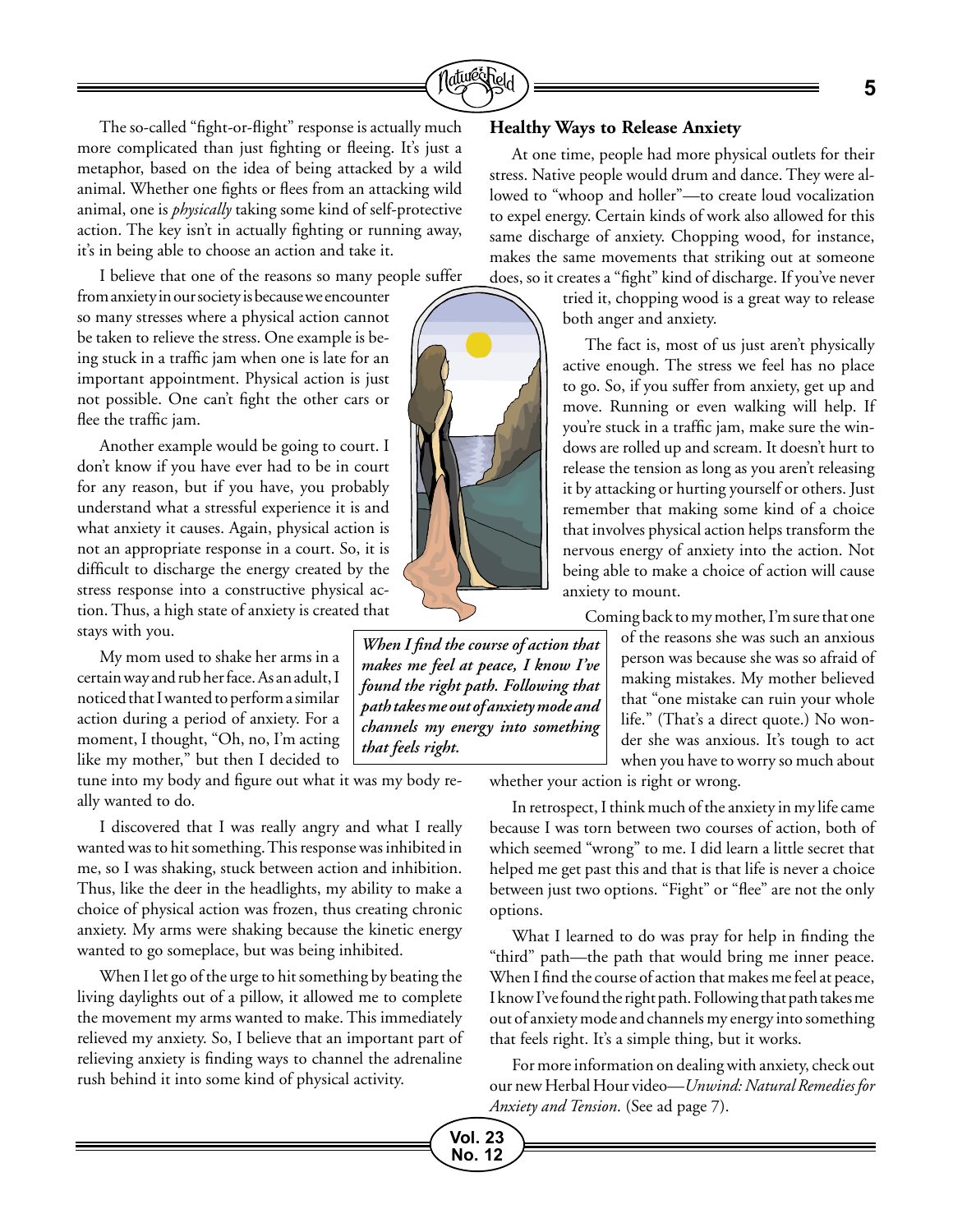

#### **Chiropractic Adjustments Not Holding**

*What can a person do when chiropractic adjustments aren't holding?* 

#### *Anonymous*

Muscles hold bones in place, so when a chiropractic adjustment won't hold you need to look at the muscles holding the bone and the nerves that control them. Chiropractors often manipulate the bones by relaxing the muscles that are pulling the muscles out of place.

Using Magnesium Complex or Kava Kava to help relax the muscle spasms will often help adjustments to be made more easily and to hold longer. You can also massage the extracts of capsicum and lobelia into the muscles on either side of the spine and follow this up with a little Tei Fu oil. This is called an "herbal adjustment" and will make it easier to adjust the spine and help the adjustments hold better.

In Chinese medicine, the kidneys are linked to the bones, so a deficiency of kidney energy makes it difficult for the body to hold proper structural alignment. This makes sense because the kidneys and adrenals control fluid mineral balance which regulates the electrolytes used by muscles to expand and contract. Taking KB-C and drinking more water will often help adjustments hold better.

Inflammation can also be a factor. Nerve Eight is helpful for reducing inflammation and regulating the nerves which control muscles.

Finally, emotions can be a factor. Different vertebrae are linked to different organs and emotional issues. So, emotional stress may also be a factor.

Here is a list of the vertebrae and the areas of the body they relate to. This may also help you figure out why particular vertebrae may be going out of place. If you are having some of these problems, you may also want to consider working on the appropriate part of the back to aid the healing process.

**1 Cervical** - Linked to blood supply to the head, the pituitary, scalp bones of the face, brain, inner and middle ear, sympathetic nervous system.

Conditions linked to this vertebrae: Headaches,

nervousness, insomnia, head colds, high blood pressure, migraines, mental conditions, nervous breakdowns, amnesia, sleeping sickness, chronic tiredness, dizziness or vertigo.

**2 Cervical** - Eyes, optic nerves, auditory nerve, sinuses, mastoid bones, tongue, forehead.

Conditions: Sinus, allergies, crossed eyes, deafness, eye issues, earaches, fainting.

**3 Cervical** - Cheeks, outer ear, face bones, teeth, trifacial nerve.

Conditions: Neuralgia, neuritis, acne or eczema.

- **4 Cervical** Nose, lips, mouth, Eustachian tube. Conditions: Hay fever, catarrh, hard of hearing, adenoids.
- **5 Cervical** Vocal cords, neck glands, pharynx. Conditions: laryngitis, hoarseness, throat conditions.
- **6 Cervical** Neck muscles, shoulders, tonsils. Conditions: Stiff neck, pain in upper arm, tonsillitis, whooping cough, croup.
- **7 Cervical** Thyroid gland, bursa in the shoulders, elbows.

Conditions: bursitis, colds, thyroid problems, goiter.

**1 Thoracic** - Arms from the elbows down, including the hands, wrists and fingers, also the esophagus and trachea.

Conditions: Asthma, cough, difficult breathing, shortness of breath, pain in lower arms and hands.

**Kimberly Balas is a board certified naturopath and clinical nutritionist. She is currently head of the research department and a certified instructor for all Tree of Light courses. She is available for consultations by phone or at her Wyoming office. For more information on scheduling a consult, please phone 307-277-2466.**



**Vol. 23 No. 12**